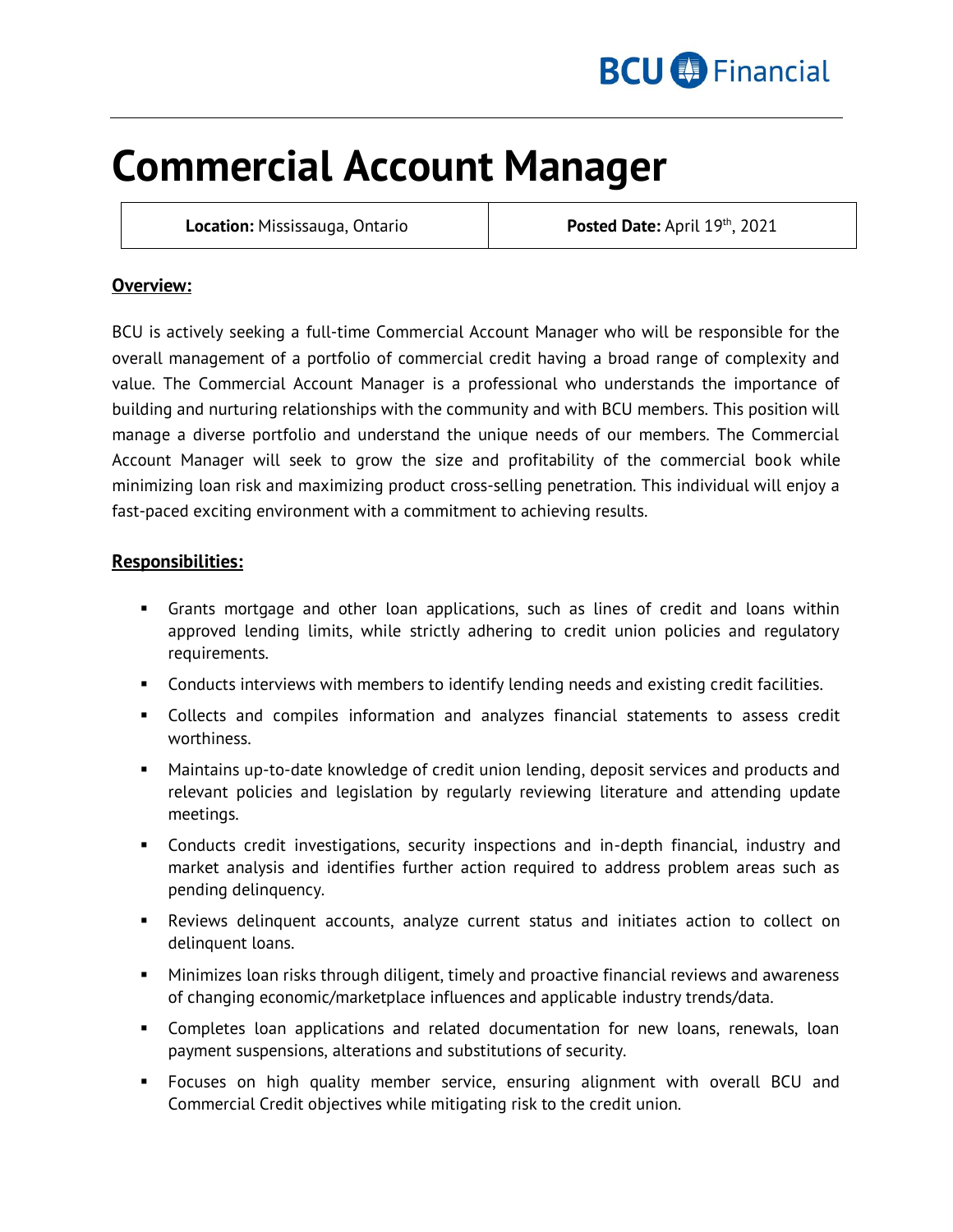

- **•** Differentiates between credit union and competitor products and services in terms of member needs.
- Ability to take direction and work independently to complete tasks within required time frame.
- Communicates product and service information to secure sale; utilizes fact finding questions and technique to offset business objectives.
- Occasional travel throughout Southern Ontario.
- Ability to work in a dynamic and fast paced environment.

### **Requirements:**

- Minimum 3 years experience in sales/service and managing a diverse portfolio in commercial banking environment or like field.
- A Degree/Diploma in commerce business administration, or equivalent.
- Ability to analyze financial statements, including ratio analysis and interpretation, cash flow mechanics and understand aspects of lending such as market analysis, industry trends, project financing, assessment of management skills and cash management, etc.
- Highly motivated with excellent interpersonal, written and oral communication and time management skills.
- Strong business acumen coupled with a demonstrated ability to achieve results and meet deadlines.
- **Experience with diverse industries, commercial lending products and services.**
- Ability to assess risk, determine and recommend various action plans to mitigate potential credit loss to the credit union.
- Ability to multi-task and remain detail-focused while working in a highly competitive and changing environment
- **Experience with commercial credit underwriting is preferred.**
- Ability to speak and understand Ukrainian is an asset.

### **Compensation:**

Salary will commensurate with qualifications and experience. BCU Financial also offers a competitive and comprehensive benefits package.

BCU Financial is a member-owned, financial cooperative dedicated to improving the lives of members and their community. BCU Financial is a part of BCU Financial Group – a fast-growing Ontario-based financial group providing Canadians with diversified services and products. BCU Financial Group offers its members a real alternative to high-fee, big-name banking by providing no-fee chequing accounts, competitive savings